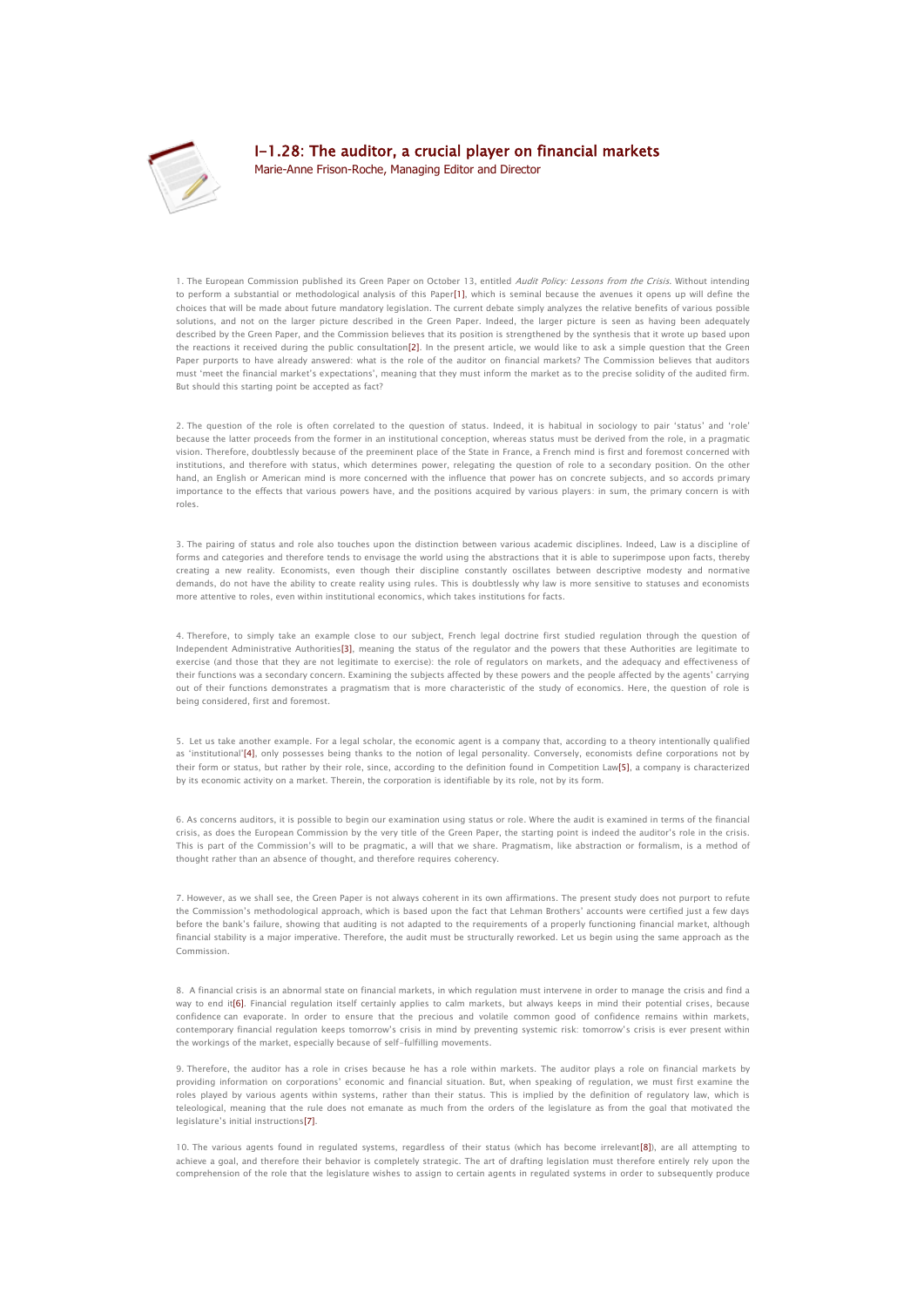incentives for these agents to remain within their respective roles, thanks to an appropriate status. Thereby, the determination of these roles is the primary concern when studying auditing through financial market regulation, which is the postulate advanced by the Green Paper. Only afterwards can the status and professional regime applicable to the auditor be defined in such a way as to allow the European or national lawgiver to provide incentives for the auditor to remain within his role. Thereby, the legislature will have mastered his 'art'[\[9\]](http://www.thejournalofregulation.com/I-1-28-The-auditor-a-crucial.html?var_mode=calcul#_ftn9) by ensuring that the auditor has the appropriate status to carry out the desired role.

11. Thereby, we return to the very simple question concerning the role of the auditor, understood in terms of the financial market's needs, since it is in these terms that the Green Paper frames its discussion. In order to identify the auditor's role, we must try to differentiate bookkeeping, which is the accountant's role, from the auditor's role, which, in response to investors' expectations, tends more and more towards informing them as to the risks they are taking, on the basis of trustworthy accounts established by corporations themselves. Therefore, the functions of accountant and auditor are increasingly divergent, since the auditor, like the regulator, has taken on the role of informant for investors, in order to allow the latter to take risks in an enlightened fashion. Under these conditions, the accountant and the auditor no longer exercise two different functions on the same plane: they exercise two separate professions in two separate worlds. They have two different roles (I).

12. Furthermore, the Green Paper insists on the fact that all relevant parties on financial markets have faith in what the auditor says. It concludes that because of this 'systemic effect', the auditor has become a 'systemic agent' on financial markets. The vocabulary is inappropriate, because the auditor is a 'crucial player' on financial markets, and not a systemic player. The misuse of this term distorts the propositions made for reform (II).

I. The auditor: a certifier and a provider of autonomous and primordial information on risks revealed by corporations and taken by investors on financial markets

13. At its important colloquium on *Financial Reporting and Auditing: A time for change?* held in Brussels on February 9-10, 201[1\[10\],](http://www.thejournalofregulation.com/I-1-28-The-auditor-a-crucial.html?var_mode=calcul#_ftn10) the European Commission correctly pointed out the tight correlation between accounting's performance, especially accounting standards', on one hand, and auditing's performance, on the other. Indeed, accounting is intended to provide a photograph of a legal person's assets and the financial movements caused by its activity. Technically, this discipline consists in recording and listing the figures that allow for a description of both assets and obligations.

14. The corporation's capital is traditionally seen as being the creditors' collateral. This idea remains fundamental in banking regulation. Although it has been updated and made more flexible with the accessory notion of 'quasi-equity', this elementary civil law notion remains the reference for the entire system of prudential banking standards, which are not directly concerned with questions of liquidity, but which nonetheless have a direct impact on bubbles and crises.

15. We do not intend, here, to discuss strictly accounting-related subjects, such as the pertinence of the notion of market value, which evaluates assets from a market perspective rather than a historical one, making them more exact, but also more volatile, and thereby exposes financial instruments to the variations of outside markets. Rather, we observe that accounting is currently seen more as a means of information for third parties than as a report of good management drawn up by corporate officers.

16. Were this the case, accounting would completely cease to be a tool for managing the company, and would simply become an informational tool for future investors, who acquire various financial instruments, of which a share is simply one type amongst many others, and supposing that the recipient of the information is not envisaging a hostile takeover. We realize how much accounting is currently located in between these two conceptions regarding information provided to the financial market. This is the key to regulating the financial market.

17. But, on the other hand, standard setting authorities remember that the asset-based conception of accounting was prudent, especially via its Germanic reference to the historical cost of assets. This explains why, in the name of prudency, immaterial assets, which are simply latent capital gains, only appear on the balance sheet according to the cost of their fabrication, and not at the their hypothetical sale price, which penalizes the image a company presents to investors and deforms its market value. But, this patrimonial prudence allows accounting to avoid being procyclical and increasing systemic market crises. We know that accounting standards based on market concepts do have such an effect, and produce this type of backlash.

18. Therefore, is there not a natural repartition of roles? Since accounting should remain prudent and it should not allow the market to completely infiltrate the corporation, since it should not allow the corporate accounts to violently fluctuate based on market variations, since the consequence of this self-fulfilling mechanism is to first cause bubbles and then to burst them with the same unreasonable and devastating nature, we must recognize that accounting must remain the guardian of a sufficiently stable image of the corporation in order to teach the financial market the virtue of a calm, immobile photo. Thereby, we would avoid the market flooding into the country through accounts that entirely reproduce anticipated market movements, especially rises and falls in purchasing prices.

19. Has this sort of contamination affected auditing? The basic rules remain the same, since the auditor is simply there to verify that the accountants have provided an 'exact, sincere, and faithful' image of the corporation. These three adjectives are increasingly mysteriou[s\[11\],](http://www.thejournalofregulation.com/I-1-28-The-auditor-a-crucial.html?var_mode=calcul#_ftn11) especially fidelity as compared to the notion of exactitude, which supposes a conceptual difference between the two notions, because professional and regulatory rules have entrusted accounting with a more ambiguous role, which reflexively blurs the role of the auditor. Indeed, if we continue to link the role of accounting and the role of the auditor, we must therefore consider that accounting provides information not on the stable value of a company's assets, but rather on its market value, because that is what interests buyers, who are corporate outsiders.

20. But, in this case, the auditor's function must be radically different from the accountant's, and not simply as a checker of correct bookkeeping. Indeed, if we follow the Green Paper's presuppositions on this point[\[12\],](http://www.thejournalofregulation.com/I-1-28-The-auditor-a-crucial.html?var_mode=calcul#_ftn12) the financial market cannot accept such a hiatus between patrimonial prudence, on one hand, (which, however, 'calms' the market and reduces the risk of bubbles), which justifies, for example, the continued refusal to incorporate immaterial assets into accounts; and, on the other hand, the financial market's need to permanently have real-time market information at its disposal.

21. The financial market is, indeed, a place of speculation, where investors must take risks and accept that they might lose, since they claim to hope to win. But, in order to create confidence, which is the foundation of any banking and financial system (banking and finance having become an integral part of one anothe[r\)\[13\],](http://www.thejournalofregulation.com/I-1-28-The-auditor-a-crucial.html?var_mode=calcul#_ftn13) the investor must know how much risk he is taking by investing on the market, rather than be protected from any risk.

22. The principal information (financial instruments can themselves be defined as information about their issuer) that must be provided is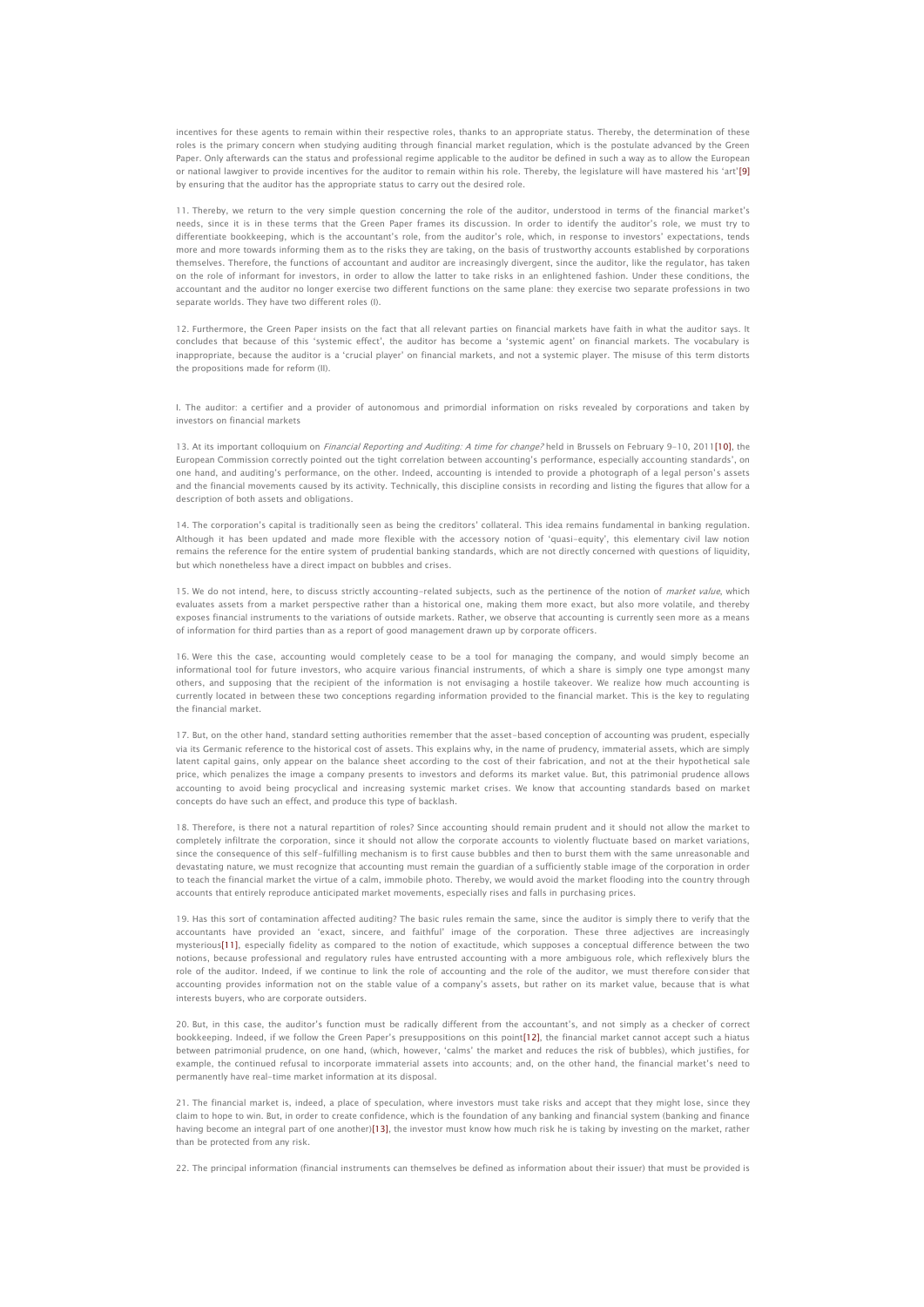on the nature and extent of the risks that the buyer or holder of a share takes by continuing to hold them in his portfolio. The subprime crisis is a systemic crisi[s\[14\]](http://www.thejournalofregulation.com/I-1-28-The-auditor-a-crucial.html?var_mode=calcul#_ftn14) because buyers did not think that the instruments they bought were risky. Similarly, borrowers on the American real-estate market did not know that the variable reimbursement rate would make them insolvent when the time came to repay their debt. Therefore, it is not the rejection of risk that is problematic, because risk remains inherent to the act of investing and the liberal model of capitalism is therefore not refuted, but rather, information on risk was completely lacking.

23. Naturally, like all institutions, the European Commission wonders, 'who was in charge of providing the markets with information on investment risks?'. Reading the Green Paper and the reactions it caused[\[15\],](http://www.thejournalofregulation.com/I-1-28-The-auditor-a-crucial.html?var_mode=calcul#_ftn15) as well as the speeches made at the conference held on February 9-10, 2011, this does not seem to be the role of accountants. Indeed, the incorporation of external market data, and especially variations in potential price, into accounting is today seen as being one of the causes of the crisis, and a return to patrimonial prudence is favored. Regulators, even though they interfere more and more with the governance of publicly traded companies<sup>[16]</sup>, and have accounting departments in their agencies, are not responsible for directly dealing with the trustworthiness of accounts, except in very limited cases where truly false information has been provided to the markets.

24. Issuers must provide the markets with information. Thereby, shareholders' right to information, which is a general principle of law that exists independently from statute making it obligatory, exists for the benefit of the current shareholder and the potential shareholder, represented by the entire financial market. In the now solidly established couple formed by market requilation and the governance of publicly-traded companie[s\[17\],](http://www.thejournalofregulation.com/I-1-28-The-auditor-a-crucial.html?var_mode=calcul#_ftn17) the auditor, like the regulator, is not in charge of emitting direct information on corporate risk, but the former simply validates that information, while the latter circulates it. Both perform 'market gestures', essential to establish the confidence upon which the market is based.

25. It is therefore extremely important not to confuse roles and responsibilities. It is the company's responsibility to provide information on risks, especially via accounting. It is the investor's responsibility to accept the consequences of the risks he takes. It is the regulator's responsibility to circulate information on risks and to ensure the quality of that information. It is the auditor's responsibility to certify that the information has been drawn up in a trustworthy manner, even though he has not drawn up the information himself, and even though his responsibility is not to relinquish the investor of the consequences of his risk-taking, or of his power.

26. If, like the Commission, one believes that there was a punctual and structural failure in auditing, that means that the auditor must provide the market with 'what it expects'. This expression is ceaselessly used by the Commission, which insists that there is an 'expectation gap' between what the financial market expects from the auditor, and the impression of solidity the market drew from the fact that Lehman Brothers' accounts were audited.

27. This reference to the fact that auditing must correspond to the market's expectations is oft-repeated in the Green Paper. The entire paper is based on this in a teleological fashion that aims at structuring the auditing market. Therefore, from a pragmatic point of view, the method is simple: we simply have to find out 'what the market expects' in order to structure the auditor's role accordingly.

28. However, the financial market expects to be informed as to the nature and extent of risk that investors take by purchasing or holding financial instruments, and the only decision that they have to make is whether or not to take that risk. But, information is a common good that originates on the financial market. Therefore, the information on risk must be trustworthy: since the decision to take risk or not lies with investors, they bear the consequences of untrustworthy information. Investors and the financial system itself manifestly expect auditors to declare trustworthy the representation the balance sheet gives of risk, even though accounts do not reveal all risks, just as they do not reveal everything about a company. This is why corporate reports and their annexes have become the key elements for market information. Indeed, financial regulation, in that it is primarily concerned with risk and its propagation, is totally foreign to the competitive syste[m\[18\].](http://www.thejournalofregulation.com/I-1-28-The-auditor-a-crucial.html?var_mode=calcul#_ftn18) Systemic risk is managed by an alliance between financial regulators and central banks, which have become linked within common organizations.

29. By combining accounting information, the fact that the accounts were audited, and other information generally published by the company, as well as information emitted by credit rating agencies, and even regulators, investors can take risks. However, investors should not try to assign the responsibility for their risks to a third party. It is not because sources and filters of information converge and combine that auditors are obliged to provide information on the health of a company as shown via its correctly-kept accounts. If the auditor makes sure that the accounts are well kept, he has performed his job; others must also do theirs.

30. The crisis has made the auditor's essential and specific role even more salient, since auditors inform financial markets of risks. The European Commission has correctly established that thinking about the audit is the same as learning lessons from the crisis. The consequences of this are that it permanently establishes the difference between companies that accept investment from parties indifferent to management (publicly-traded companies and private equity), and closed companies. This role makes the auditor an agent of financial markets, which lessens the distinction between accounting standards bodies and financial regulators. This increases the public policy concerns relating to their role, because, as the Commission ceaselessly insists, their mission involves financial stability as a whole.

31. Auditors must be aware that such a conception of their role, defined by the financial market, is a transformation of their profession of the sort that financial law performed on corporate law, and implies devoting ever more resources to carrying out their tasks. Multinational auditing firms, which are capable of auditing multinational enterprises' consolidated accounts, are perfectly suited to carrying out these roles in interconnected financial markets, for both are in networks that go beyond national legislations.

32. Similarly, the auditor's primary role on financial markets is to serve investors. Classically, the auditor's role is to give an opinion on corporate officers' accountability and management, but we can state that at present, the market and the minority shareholder have become one and the same. Of course, the auditor is nominated at the general meeting of shareholders, but this method of nomination is not ideal, because general meetings are captured by corporate officers in various ways, and therefore the company is not the reflection of the enterpris[e\[19\]](http://www.thejournalofregulation.com/I-1-28-The-auditor-a-crucial.html?var_mode=calcul#_ftn19). This is why auditors' impartiality, which is a necessary quality enabling them to fulfill their role on financial markets, cannot be guaranteed solely using this method of appointment.

33. In order to allow the auditor to exercise his informational mission in a completely impartial manner, the auditor must have the means at his disposal to prevent himself from being captured. The economic theory of capture has been deepened as concerns the regulator in relationship to regulated companies<sup>[20]</sup>, and we can make good use of this theory here. It is necessary that the auditor be sufficiently well-informed to prevent the company from devising a method for hiding pertinent information from him. Concretely, the company must not be able to establish information asymmetry to hide extensive risk from the auditor, because the auditor did not have the independent, technical aptitude necessary to detect it. The auditor has the legal means at his disposal, but he must also have the *de facto* means he needs.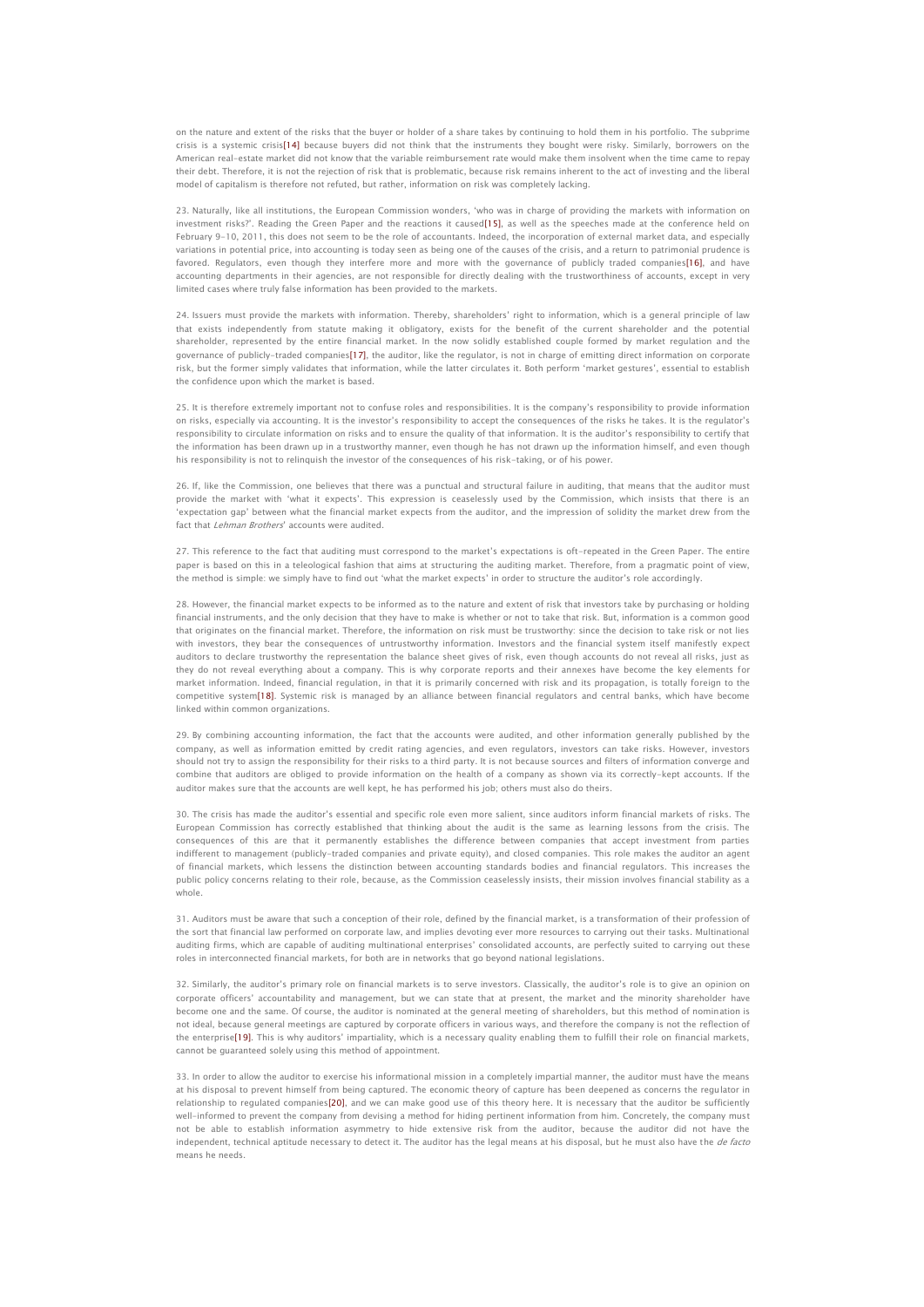34. This means that auditing firms must be sufficiently structured, organized, and international. Furthermore, auditors, like lawyers, must have a professional obligation of independence and deontology. Auditors must be financially capable of renouncing a client with whom they are in conflict over an overly diligent audit. This deontological diligence is demanded by professional rules, but is really only possible for auditing firms that are sufficiently powerful to allow themselves this necessary luxury.

35. This is where the European Commission has not understood the consequences of its conception of auditors' role on financial markets. Indeed, it believes that auditing firms are insufficiently numerous, which is seen to be problematic in and of itself. The same observation is made concerning credit rating agencies. The solution would be to 'liberalize' the industry, using force to create room for new competitors, using asymmetrical regulation.

36. It is difficult to understand, here, the difference between role and status. Indeed, the status to which the Commission objects is that of overly-powerful auditing firms on an overly-concentrated market. But, who risks capturing the other? It is not the auditor who captures the audited company, but rather the company that captures the auditor. The observed party always captures the observer, never the inverse, because the observer can simply use the powers granted him by the law, whereas the observed party always seeks to capture the observer, especially when the observed party has the power to choose his observer. Therefore, weakening the auditor in his relationship towards the audited firm makes no sense.

37. Furthermore, the European Commission seems to desire the status of auditing firms in strong competition with one another. But, competitive behavior means offering consumers a product or service at the lowest possible price. This is perhaps possible for bookkeeping, which is the provision of a photograph of the company that it can give to third parties. This is the role of accountants. This has nothing to do with verifying the trustworthiness of the information on financial risks that the company might cause investors who continue to hold shares in the company even though they ought to sell them, or those who are still outside the company and who might be tempted to buy its shares without knowing the extent and nature of risks that they might take by doing so.

38. Indeed, the auditor is a third party, a sort of market body, just like the regulator. This is why it is so necessary to avoid capture by the audited company. And yet, competition means offering services at equilibrium prices, meaning at the lowest possible price for the best possible quality. However, the audited company wants to pay as little as possible and to be supervised as little as possible by the third party auditor. Therefore, competition will lead companies to prefer small auditing firms unable to resist the pressure of competition, even though larger and more credible firms would be better equipped to provide this public service. This is not to say that auditing firms should not be regulated, especially as concerns the avoidance of conflicts of interest (like credit rating agencies), but competition is foreign to this major regulatory concern.

39. Using competition to liberalize an industry means designing an industry according to a liberal model. Here, the issue is not only fighting a phenomenon of market concentration, but also to extol the virtues of liberalizing an industry whose goal has always been to fight the privileges of former monopolies and to bring about market price[s\[21\].](http://www.thejournalofregulation.com/I-1-28-The-auditor-a-crucial.html?var_mode=calcul#_ftn21) Indeed, the European Commission has other concerns: it is not particularly trying to lower auditors' fees, which only regards companies, and not the general interest. Rather, the Commission is trying to increase auditors' vigilance and making sure they are able to correctly alert markets.

40. Furthermore, the European Commission, clearly expresses its goal of changing the audit's purpose from auditing accounts to auditing risk, from providing internal information to shareholders to providing information to everyone on the market. When competition is incorrectly used as a regulatory mechanism, it risks affecting the quality of the audit, and hindering the desired movement away from auditing corporate accounts towards informing the market of the risks to which investors are exposed. We have seen that the insufficient independence of ordinary shareholders in relation to corporate officers would diminish the quality of the audit, because the company has no interest in being well-audited, for virtue is, by definition, tiresom[e\[22\].](http://www.thejournalofregulation.com/I-1-28-The-auditor-a-crucial.html?var_mode=calcul#_ftn22)

## II. The Auditor: A crucial yet asystemic player on financial markets

41. The Green Paper draws an analogy between auditors and banks in that both are purported to belong to the same category of systemic operators. This qualification is important because the authors of this document draw the conclusion that it is legitimate to subject auditors to the same regulation as banks. Since 'too big to fail' summarizes systemic risk, small banks are now preferred to big banks: maximum competition between these small banks prevents them from growing. Therefore, it is desired to structurally avoid audit firms from reaching large proportions, whether or not they have behaved correctly

42. This method of reasoning is becoming more and more common in banking regulation, with the invention of the notion of 'supersystemic'[\[23\]](http://www.thejournalofregulation.com/I-1-28-The-auditor-a-crucial.html?var_mode=calcul#_ftn23) banks. This notion, invented in England, describes financial establishments whose bankruptcy would be so catastrophic that it would cause the near-explosion of the entire system. These sorts of floating landmines do not require regulation; rather, everything must be done in order to prevent this type of bank from existing. Rather than forbidding them, which legal dispersion would make very difficult, prudential standards are being created to set equity levels that are so high that no bank can meet these requirements, which amounts to the same. The ideal of the small bank has been transposed upon auditing firms. In that case, we should make sure that this common qualification holds water.

43. The notion of systemic bank is directly linked to the notion of systemic risk. The European Commission is extremely sensitive to this fact because its entire thought process revolves around financial stability and the prevention of systemic risk. States proceed in the same manner, by drawing up lists of systemic financial establishments, and creating ad hoc agencies that are able to take rapid decisions in case of an imminent systemic crisis.

44. Thereby, the notion of a systemic bank is consubstantial with the catastrophic consequences of its failure, because it produces a domino effect. The systemic character is closely related to the hypothesis of the operator's bankruptcy, even though the experience gained after the 2008 financial crisis has led us to nuance these criteria: the size of the establishment is no longer a sufficient criteria. The list of systemic establishments should be drawn up ex ante. Indeed, the previous system was built on mandatory equity requirements for financial establishments and insurance companies, which was found to be too abstract. At present, States draw up lists of their systemic firms in advance.

45. Let us return to the market for auditing services. The four firms that operate on this market are unable to create a domino effect either on their own market or on the financial market, as we observed during the bankruptcy of Arthur Andersen. Its assets, essentially its employees, because it provides an intellectual service, were reabsorbed by its competitors without causing market panic or a crisis of investor confidence on financial markets. The Green Paper therefore contains a misinterpretation in the strongest sense of the word. This invalidates the suggestions made as to the size of auditing firms, and smacks of old-fashioned competition law theories that considered, using the theory of automatic abuse, that the size of a firm in relationship to its market made it automatically monopolistic. Competition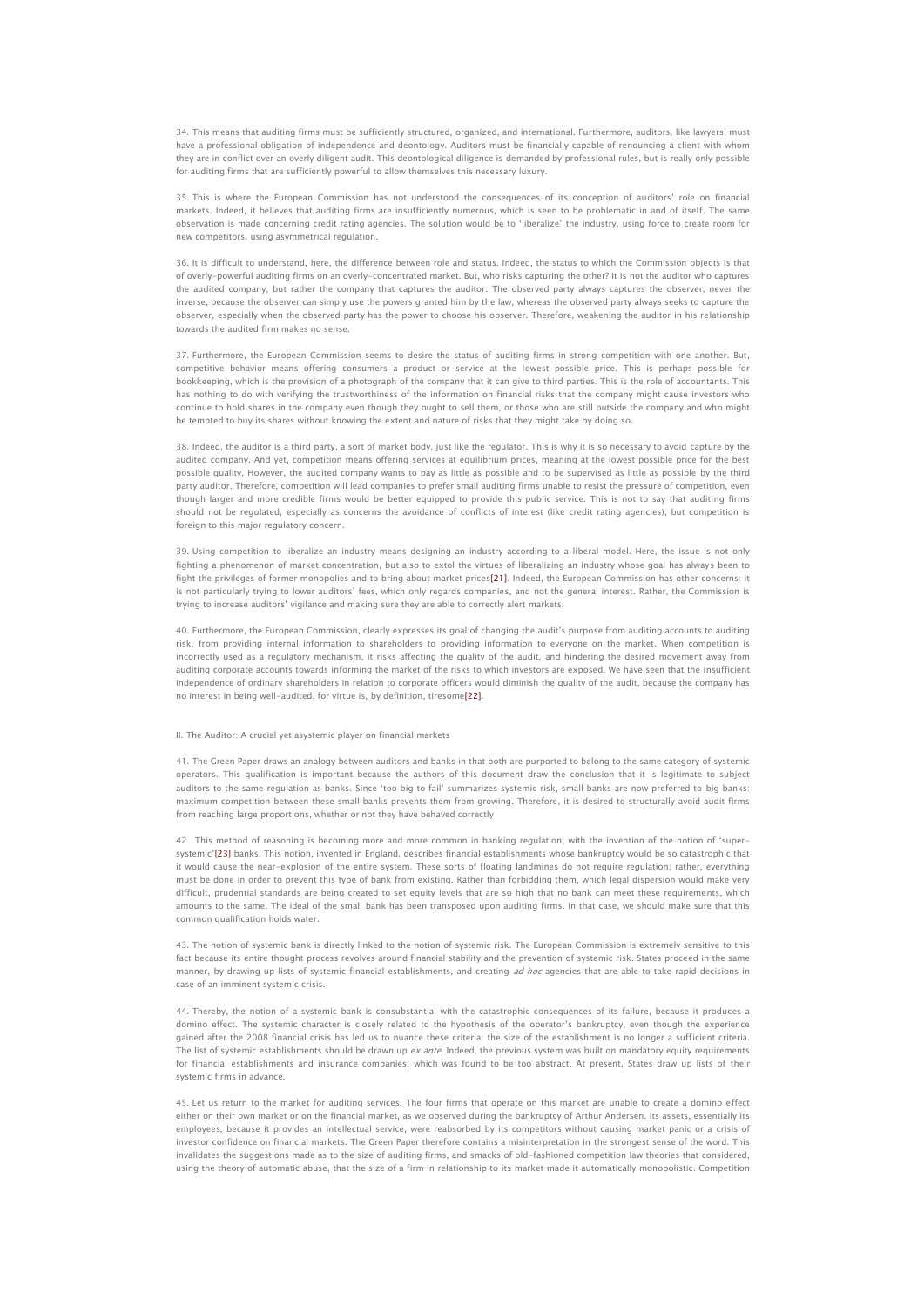law has since established that the size of a company, its power on the market, and even its monopolistic situation, are not abuses per se.

46. When the Green Paper describes the auditor as a 'systemic operator', which leads to comparison with banks and the evocation of rules applied to banks, it really means to say something else. Auditors publish the most important information of all: the trustworthiness of the information they have certified. Auditors are therefore an essential agent in the system: the system relies upon them (in the same way it relies upon regulators), because the financial market relies upon information and the auditor, like the regulator, reassures investors that information is trustworthy and they can take risks.

47. This systemic effect is completely independent of the auditor's market concentration. It is part of the auditor's function as an agent of the market who is in charge of informing investors about the economic nature (which is important especially when it comes to financial instruments with underpinnings such as electricity), and the extent of financial risks they might take. The hypothesis of the bankruptcy of an auditing firm is completely irrelevant to this definition, because whether or not the market is concentrated, whether or not an auditing firm goes bankrupt, nothing changes in the auditor's role.

48. Nonetheless, this systemic effect leads us to affirm that financial markets cannot go without auditors, and we must establish high quality standards for the audit, because, as emphasized by the Green Paper, auditors are not ordinary service providers, but rather, must be considered as agents working for the financial market, who give credit to the public offerings made by companies. Therefore, auditors are crucial operator[s\[24\].](http://www.thejournalofregulation.com/I-1-28-The-auditor-a-crucial.html?var_mode=calcul#_ftn24)

49. This means that the entire mandatory and incentivizing legal apparatus surrounding banks and financial establishments, and which only exists in the perspective of their potential bankruptcy, is not pertinent when applied to auditors. But, this is the origin of the Green Paper's error. Indeed, the auditor's role is essential for financial markets to properly function and for investor protection, because the auditor provides them with the most precious piece of information: the trustworthiness of the accounting information relating to the extent of risk that their inherently speculative activity contains, and which is a decision that only investors can make themselves.

50. Therefore, the auditor is a crucial agent on financial markets. This is why auditing must be regulated, albeit differently from accountin[g\[25\].](http://www.thejournalofregulation.com/I-1-28-The-auditor-a-crucial.html?var_mode=calcul#_ftn25) Auditors must coexist with regulators, both professional regulators and market regulators, as well as accounting standards bodies and banking regulators, who are all legitimately involved in the auditing profession.

51. Therefore, even though crucial operators must not be confused with systemic operators, they must also not be treated as though they were ordinary service providers on a competitive market. As the Green Paper points out, the auditor's function belongs to the domain of public policy and involves the heart of financial stability in that it lends credibility to accounts, a piece of information that, along with other information, lead to confidence, a common good. Therefore, in order to cite the Dodd-Frank Act as an exampl[e\[26\],](http://www.thejournalofregulation.com/I-1-28-The-auditor-a-crucial.html?var_mode=calcul#_ftn26) the reinforcement of the information provided to investors on risks contained in the securities they purchase will only make the role of auditors even more important.

52. This role necessarily has consequences as to status. Therefore, auditing firms must be tightly regulated, especially by professional organizations that can become even more effective by operating in international networks to produce common standards, thereby reflecting global market[s\[27\].](http://www.thejournalofregulation.com/I-1-28-The-auditor-a-crucial.html?var_mode=calcul#_ftn27)

53. Deontology, which is not spontaneously produced by the market, but which is consubstantial with the confidence required by financial markets, must be established through controls on who can access the profession, as well as through disciplinary procedures. The title must be scrupulously protected, because investors must recognize the link that exists between auditors and the State, the primary issuer of confidence, in comparison to the relationship with other publishers of interpretations of the primary information published by companies (such as the press).

54. Auditing must therefore be regulated in who can become an auditor, how the audit is carried out, the organization of auditing firms, etc., because auditors are crucial agents on financial markets. This is not true of accountants. Auditors are not, however, systemic operators, and it would be erroneous to compare them with banks and to transpose the rules and ideas created for banks upon auditors.

d'Antoine PIROVANO, L'ordre concurrentiel, Editions Frison-Roche, 2003, p. 523-545,

[\[6\]](http://www.thejournalofregulation.com/I-1-28-The-auditor-a-crucial.html?var_mode=calcul#_ftnref6) CAZENAVE, Thomas, MARTIMORT, David, POUYET, Jérôme, Crise de régulation, in FRISON-ROCHE, Marie-Anne (ed.), Les risques de régulation, collection « Droit et Economie de la Régulation », vol. 3, Dalloz/Presses de Sciences Po, 2005, p.1-10.

[\[10\]](http://www.thejournalofregulation.com/I-1-28-The-auditor-a-crucial.html?var_mode=calcul#_ftnref10) Cf. especially the closing remarks made by European Commissioner Michel Barnier, Audit 2011 — L'année de l'audace, Feb. 10, .<br>2011.

[\[11\]](http://www.thejournalofregulation.com/I-1-28-The-auditor-a-crucial.html?var_mode=calcul#_ftnref11) PASQUALINI, François, Le principe de l'image fidèle en droit comptable, préf. PONTAVICE, Emmanuel du, vol.21, Litec, 1992.

[\[12\]](http://www.thejournalofregulation.com/I-1-28-The-auditor-a-crucial.html?var_mode=calcul#_ftnref12) Voir FRISON-ROCHE, Marie-Anne, Les présupposés du Livre Vert de la Commission européenne, op. cit. [\[13\]](http://www.thejournalofregulation.com/I-1-28-The-auditor-a-crucial.html?var_mode=calcul#_ftnref13) FRISON-ROCHE, Régulation bancaire, régulation financière, in *Etudes de droit privé*, Mélanges offerts à Paul Didier, Economica, 2008,

pp. 173-187.

[\[15\]](http://www.thejournalofregulation.com/I-1-28-The-auditor-a-crucial.html?var_mode=calcul#_ftnref15) Summary of Responses Green Paper, op cit

[\[16\]](http://www.thejournalofregulation.com/I-1-28-The-auditor-a-crucial.html?var_mode=calcul#_ftnref16) FRISON-ROCHE, Marie-Anne, 'Corporate law seen through the prism of Regulatory Law,' The Journal of Regulation, n°2, June 2010, I-

[<sup>\[1\]</sup>](http://www.thejournalofregulation.com/I-1-28-The-auditor-a-crucial.html?var_mode=calcul#_ftnref1) See also FRISON-ROCHE, Marie-Anne, 'Les présupposés du Livre Vert de la Commission européenne sur l'audit', Bulletin Joly Bourse, Jan. 2011, p. 47-54.

[<sup>\[2\]</sup>](http://www.thejournalofregulation.com/I-1-28-The-auditor-a-crucial.html?var_mode=calcul#_ftnref2) European Commission, Summary of Responses, Green Paper Audit Policy : Lessons from the Crisis, Brussels, 4 February 2011.

[<sup>\[3\]</sup>](http://www.thejournalofregulation.com/I-1-28-The-auditor-a-crucial.html?var_mode=calcul#_ftnref3) Autorité administrative indépendante, inFRISON-ROCHE, Marie-Anne, Les 100 mots de la régulation, Presses Universitaires de France, 2011, p.23.

[<sup>\[4\]</sup>](http://www.thejournalofregulation.com/I-1-28-The-auditor-a-crucial.html?var_mode=calcul#_ftnref4) MICHOUD, Léon, La théorie de la personnalité morale. Son application au droit français, 2 vol., 2<sup>nd</sup> ed., LGDJ, 1924 [\[5\]](http://www.thejournalofregulation.com/I-1-28-The-auditor-a-crucial.html?var_mode=calcul#_ftnref5) IDOT, Laurence, 'La notion d'entreprise en droit de la concurrence, révélateur de l'ordre concurrentiel,' in Mélanges en l'honneur

[<sup>\[7\]</sup>](http://www.thejournalofregulation.com/I-1-28-The-auditor-a-crucial.html?var_mode=calcul#_ftnref7) FRISON-ROCHE, Marie-Anne, Le droit de la régulation, Dalloz 2001, chroniques, pp.610-616.

[<sup>\[8\]</sup>](http://www.thejournalofregulation.com/I-1-28-The-auditor-a-crucial.html?var_mode=calcul#_ftnref8) VIDAL, Laurent, 'La neutralisation des catégories juridiques par le droit de la régulation', in La neutralité dans les secteurs économiques régulés, forthcoming.

[<sup>\[9\]</sup>](http://www.thejournalofregulation.com/I-1-28-The-auditor-a-crucial.html?var_mode=calcul#_ftnref9) FRISON-ROCHE, Marie-Anne, Le nouvel art législatif requis par les système de régulation économique, inFRISON-ROCHE, Marie-Anne (dir.), Régles et pouvoirs dans les systèmes de régulation, collection « Droit et Economie de la Régulation », vol.2, Presses de Sciences Po / Dalloz, 2004, p.154-170.

[<sup>\[14\]</sup>](http://www.thejournalofregulation.com/I-1-28-The-auditor-a-crucial.html?var_mode=calcul#_ftnref14) AGLIETTA, Michel et RIGOT, Sandra, Crise et rénovation de la finance, Odile Jacob, 2009, 368.